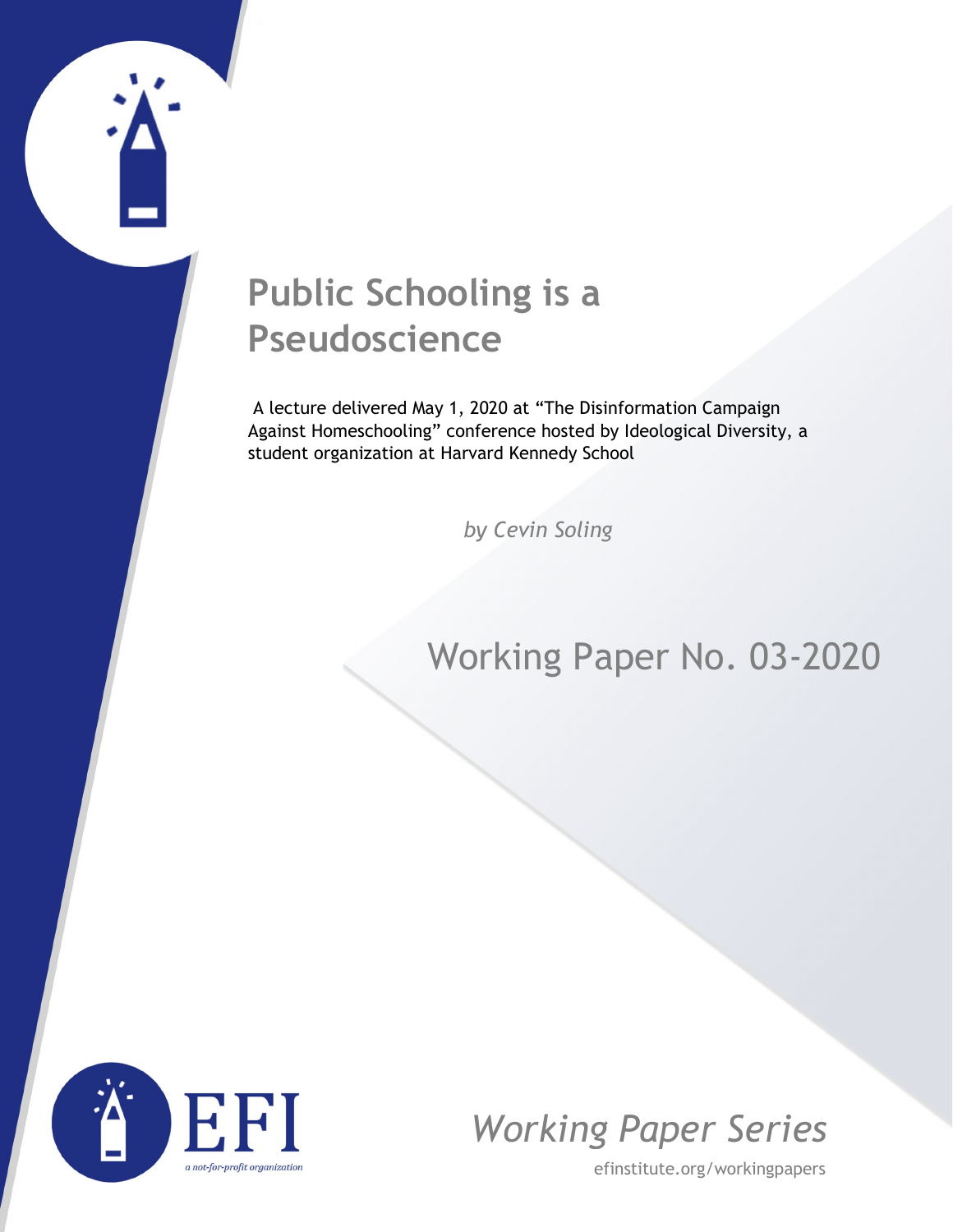### **Public Schooling is a Pseudoscience**

#### **A lecture delivered May 1, 2020 at "The Disinformation Campaign Against Homeschooling" conference hosted by Ideological Diversity, a student organization at Harvard Kennedy School**

Cevin Soling

Scientific research is performed by the process of experimentation. An experiment is an intervention designed to test a hypothesis. Public schooling is an experiment. It is an intervention based on the following hypothesis: If a child is forced to go to school seven hours a day, five days a week, nine months a year for 13 years, then "something good" will happen.

It is important to note that "something good" has never been consistently defined. It could be learning literacy and other tools for self-actualization. It could be acquiring skills for the workplace. It could be absorbing democratic values and knowledge of the rights and obligations of being a citizen. In fact, we'll never know what schools are supposed to do because if a principal or superintendent ever had to courage to say what their school was supposed to do, parents would object because the scope would either be depressingly limited or impossibly broad and the school would be held accountable to generating some kind of outcome. By relegating the mission of school to peoples' imaginations, schools can avoid being exposed as frauds.

To test a hypothesis, you must establish that results, if there are any, could not have occurred by chance or from another cause. In the case of schooling, the purported benefits must be measured against a control group, but here's the catch, the design of the public school system has never been experimentally tested. For roughly 180 years, we have been taking children away from their families and forcing them to spend much of their lives in an institution that has never established it possesses any merit. The belief that we need schools is entirely faith-based. Plenty of scientific studies exist within the confines of schools, but they are only internally valid, and thus, they are not reliable because the results cannot be generalized.

When an eminent scientist or scholar objects to the teaching of creationism in school, they are saying, "Barbers should wear surgical masks when they partake in bloodletting." or "I read the horoscopes every day, and the advice for Sagittarius is consistently off. They stop publishing readings for Sagittarius." It is inherently absurd to criticize one isolated component of an intellectually dishonest practice. The design of public schools did not arise from any scientific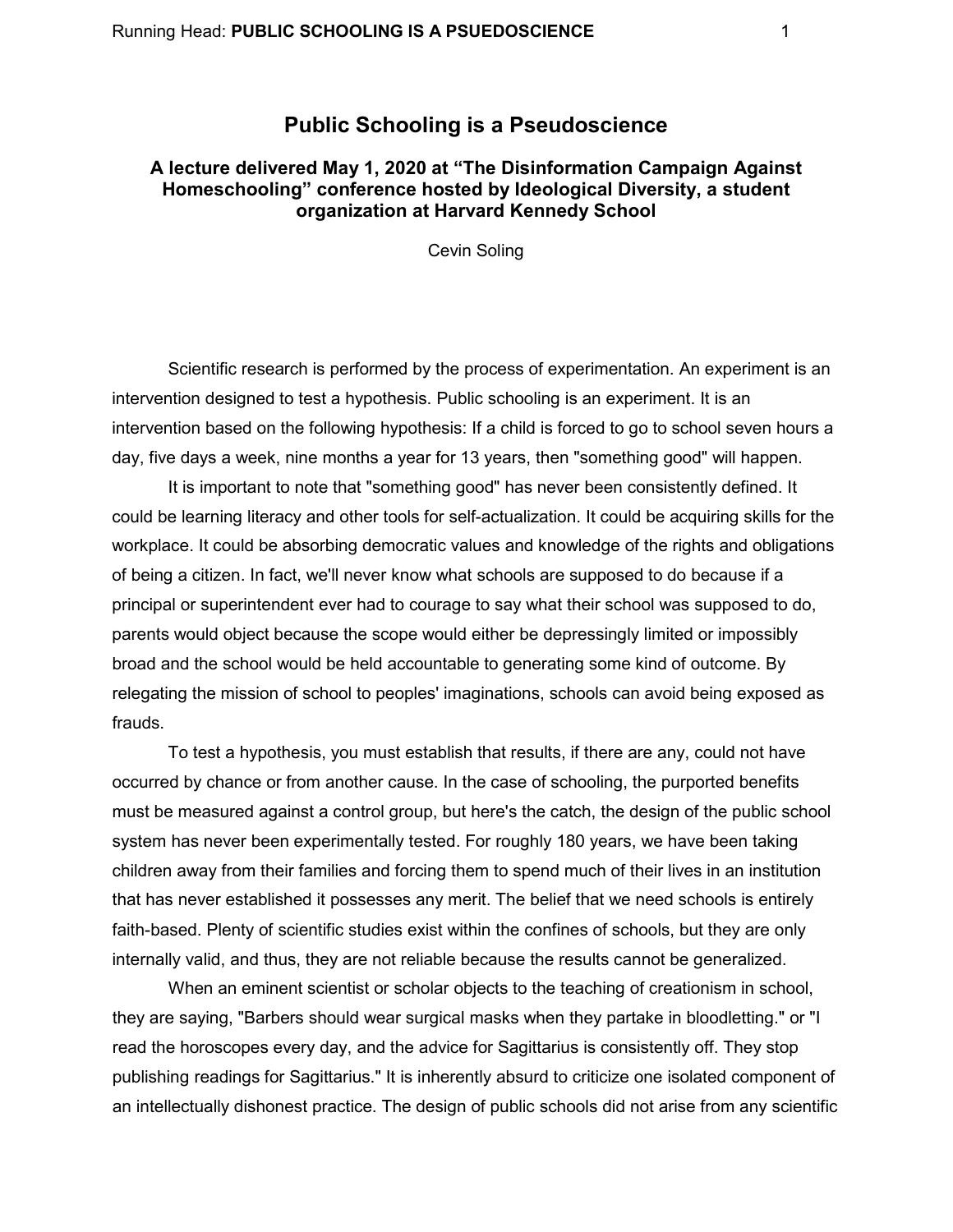method. When someone insists that civics or ethics or basic finances or anything meaningful that is absent from the curriculum should be taught *in school*, just cut them off. They are implicitly promoting pseudoscience.

To most people, schools work because they feel like they do, or at least that they should, and because, over the course of being in school, they learned things. What they do not grasp is that while they *did* learn things, they also would have learned things without school. More importantly, they were robbed of their potential because schools retarded their intellectual, emotional, psychological, and social development.

How do we know this? Science.

Because of limited time, I cannot go into all of the ways scholastic instruction is set up that violates many things we know about the processes of learning effectively, but I will address one significant factor - public school, by design, is a captive environment. What constitutes being in captivity? It is a place where movement is limited, where the subject is removed from their attached environment – i.e., their home, where they have limited privacy, where they are tamed such that the flight impulse is diminished, and where they are afforded basic survival needs. This is true of every single public school, and I have to stress this because the reaction I always get is, yeah, schools are terrible, but not the ones my kids go. This is the kind of empirical denialism that people concerned with human rights are up against.

There is a wealth of data on what happens to people when they are placed in captivity, which includes impaired memory and concentration, anger, anxiety, depression, learned helplessness, and chronic stress. All of these symptoms are widely on display in schools, and the persistence of chronic stress, which has been corroborated by measurements of students' cortisol levels. In other words, one of the most significant problems with schools – the consequences of forcing kids to be in a place where they are held captive – isn't the teachers, administrators, or parents' fault – although all of these people are complicit by supporting the school system. No school reform effort has ever addressed this, and this is one of the reasons why reforms always fail. How do we know schools fail? Data, observation, and empirical evidence.

Let's look at each "something good" that schools are were, perhaps, designed to instill. We know schools perform poorly when it comes to academics. Schools neglect a plethora of subjects so they can focus primarily on English and Math. Despite this, according to the Department of Education, only 37% of twelfth-graders perform at or above the proficient level in literacy, and only 25% of twelfth-graders perform at or above the proficient level in math. What is more remarkable is that you can't even fully credit schools with attaining that dismal outcome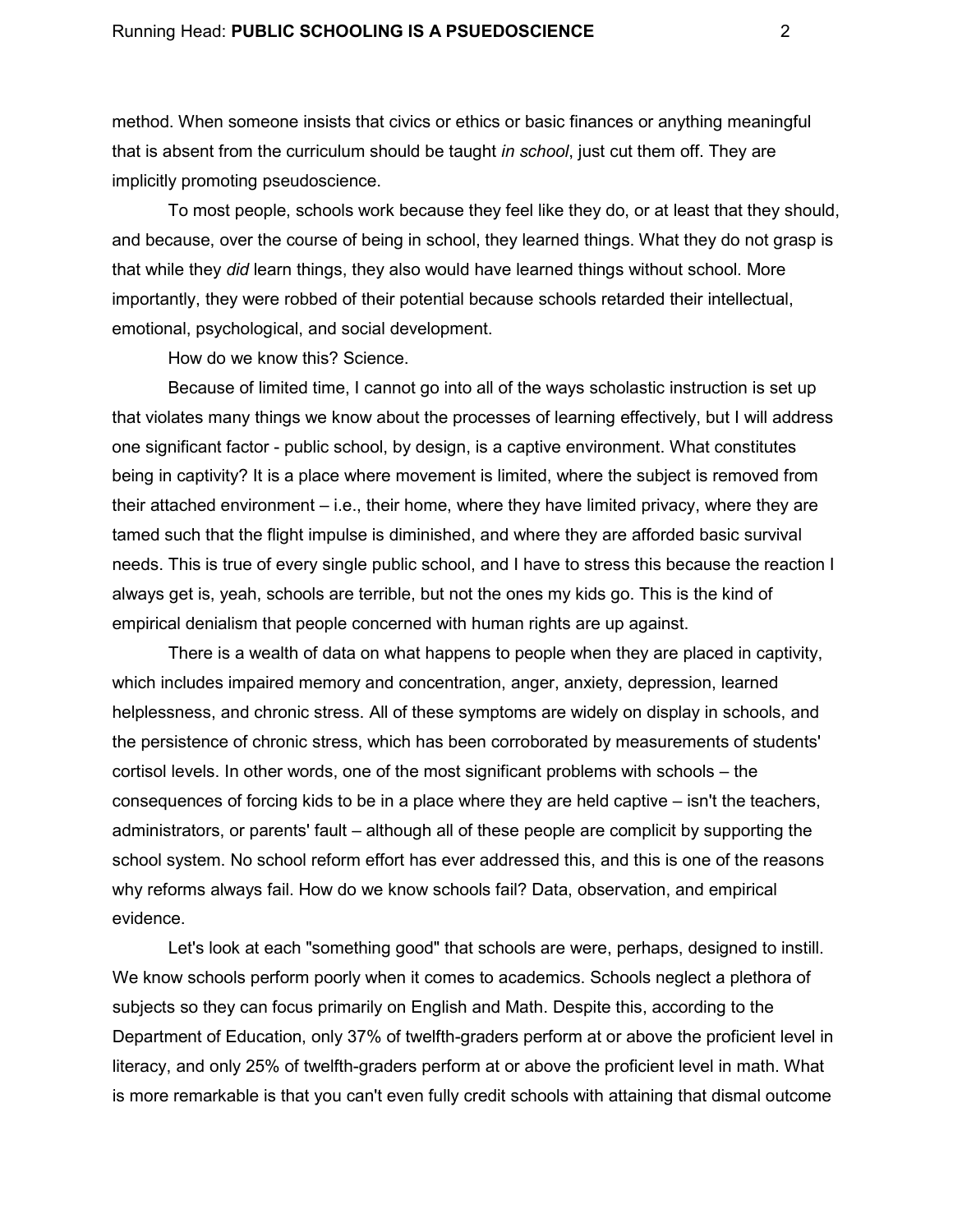because many of those students learned those skills in their home environment. As for learning a trade? Public schools don't do that. You would need to go to a vocational school, become an apprentice, or develop those skills directly to acquire a talent.

The most Orwellian claim is that schools promote democratic ideals. No. Schools are openly hostile to democratic principles. Again, all schools. Every public school has an authoritarian, hierarchical power structure with students at the bottom, powerless to control the conditions to which they are subjected. In *every* school, meaningful dissent is suppressed.

The courts have affirmed that students can have certain speech censored, be subjected to warrantless searches, and incriminate themselves. They can be beaten by administrators in 19 states to point where they require hospitalization, and they have even been strip-searched by faculty without consequence. Even without these extreme scenarios, everyday existence for students involves demands for subjugation and acquiescence. They must adhere to dictates stating where they must be, who they may associate with, and what they are permitted to think. Because authoritarian power is advertised as being wielded for the good of the students, this approach is considered justified. Author C. S. Lewis noted, "Of all tyrannies, a tyranny sincerely exercised for the good of its victims may be the most oppressive."

No one who earnestly believes in human rights and who is intellectually honest would advocate sending a child to school without that child's consent. If conditions at schools, again all schools, were unchanged except that students were designated enemy combatants, teachers and administrators would be dragged to the Hague for war crimes in violation of the terms of the 3rd Geneva Convention – specifically, articles 17, 18, 22, 25, 26, 38, 51, 52, 53, and 99, which govern discipline, labor demands, personal effects, general health and well-being, diet, and exposure to humiliation.

Abuse in school is so rampant it is an indelible feature, not an anomaly. Everyone is familiar with the ubiquitous bullying and pervasive psychiatric abuse where children are drugged so they can cope with being in school, even though the drugs have debilitating long-term physical and mental side effects. But there are also other horrors that get little attention. The Associated Press uncovered roughly 17,000 official reports of sex assaults in school over a four-year period. It is reasonable to assume a large number of incidents were not reported. Solitary confinement is being phased out of prisons because it is widely considered to be inhumane, yet every year, on average, over 37,000 students are punished by being placed in solitary confinement in their schools, which often produces profound depression, social anxiety, panic attacks, and paranoia that never goes away.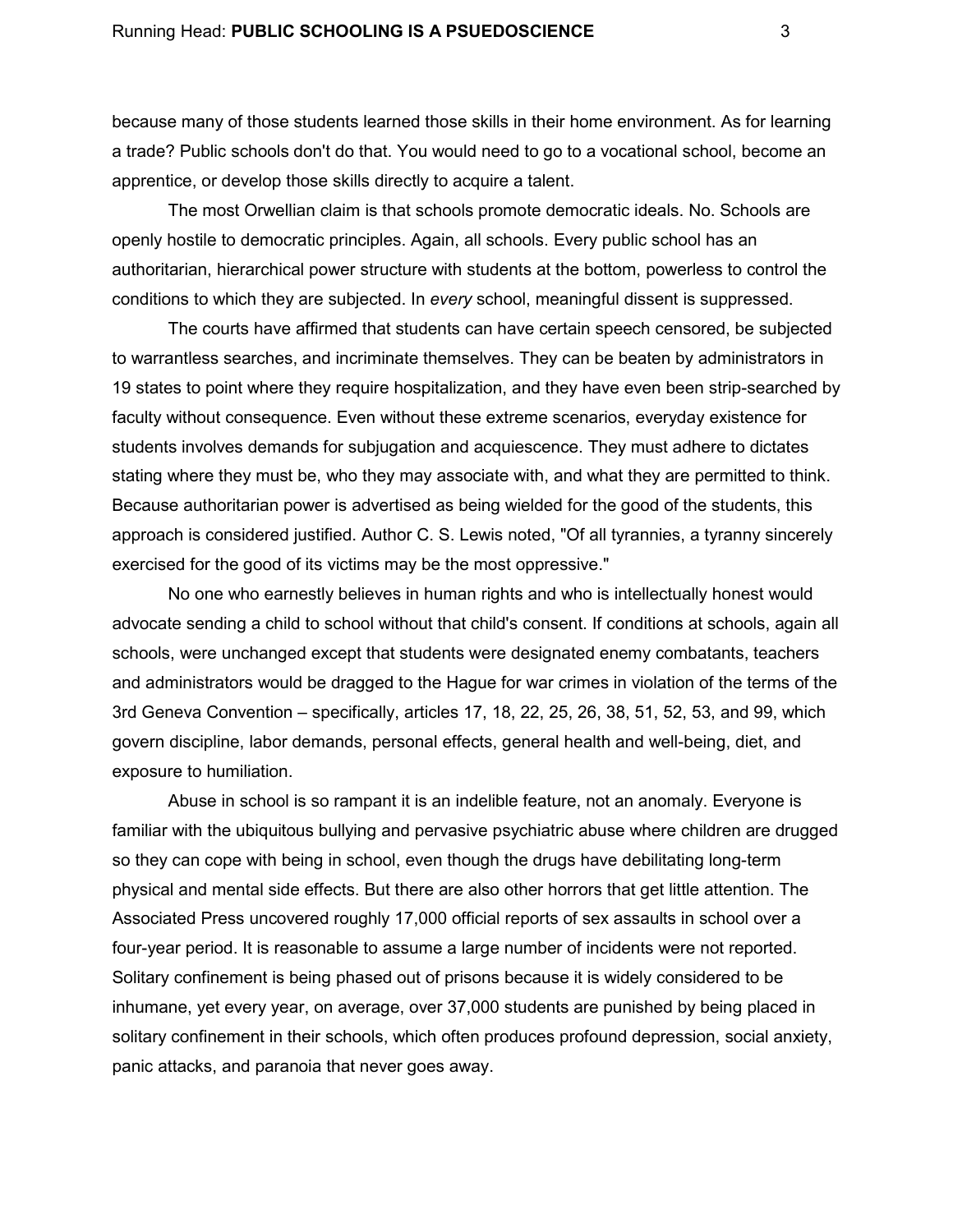In general, parents want their children to be good-hearted, intellectually curious, openminded, creative, confident, articulate, expressive, self-reliant, and rational. Ask yourself these three questions:

- 1) Do you think sending kids to institutionalized schooling is the best way to achieve these goals?
- 2) Can you identify which feature of schooling is most conducive to achieving any one of these ends?
- 3) Are any of these traits a goal of public schooling?

Numerous studies show that public schools inhibit each one of these characteristics, and even if you try to promote these traits at home, the culture of schools are openly hostile to that of the family because kids must conform to the school environment or be subjected to unrelenting abuse from their peers.

I'd like to conclude with a poem that was written by a high school senior in Alton, Illinois.

He Was Square Inside and Brown

He drew… the things inside that needed saying. Beautiful pictures he kept under his pillow. When he started school he brought them… To have along like a friend. It was funny about school, he sat at a square brown desk Like all the other square brown desks… and his room Was a square brown room like all the other rooms, tight And close and stiff. He hated to hold the pencil and chalk, his arms stiff His feet flat on the floor, stiff, the teacher watching And watching. She told him to wear a tie like All the other boys, he said he didn't like them. She said it didn't matter what he liked. After that the class drew. He drew all yellow. It was the way he felt about Morning. The Teacher came and smiled, "What's this? Why don't you draw something like Ken's drawing?" After that his mother bought him a tie, and he always Drew airplanes and rocketships like everyone else. He was square inside and brown and his hands were stiff. The things inside that needed saying didn't need it Anymore, they had stopped pushing… crushed, stiff Like everything else.

Two weeks after writing this, he killed himself.